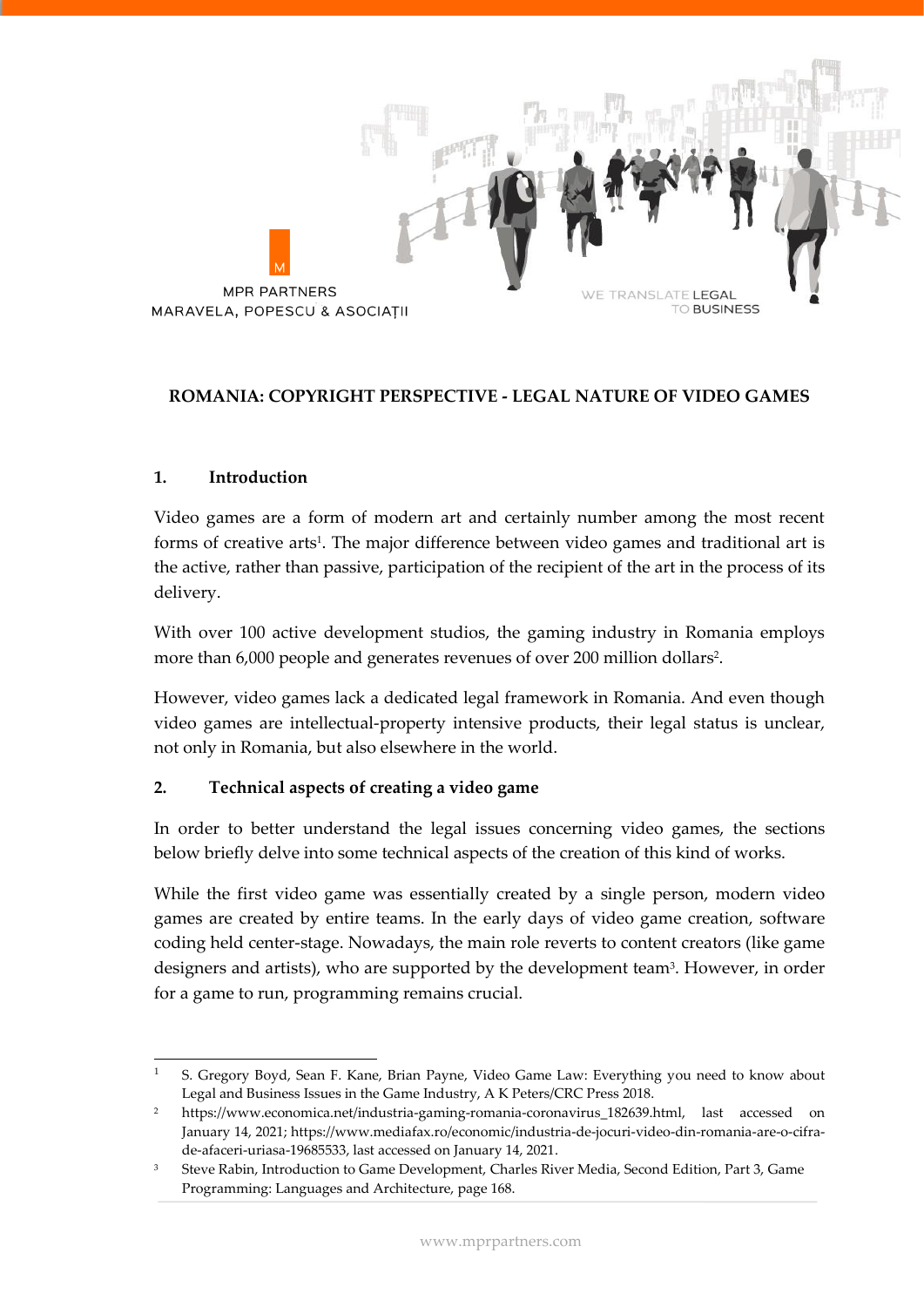Game programming has three focus areas: the game code, the game engine and the specific tools.

The game code encompasses all the programming related to the game itself (for example, how characters in the game behave, how the camera moves etc.).

The game engine represents all the code that is not game specific, but is used to support the game<sup>4</sup>. The game engine is used as an interface between the hardware and the game code. The game engine allows the game to run on different platforms (e.g., personal computer, console, mobile device). Game engines are comprised of sub-engines that coordinate input (from the external devices such as mice, joysticks, keyboards), graphics (generating animated two-dimensional or three-dimensional graphics), sound, physics (simulating in-game laws of physics), artificial intelligence, networking.

Tools are specialized parts of code that help with content creation. For example, specific tools are used for automating repetitive tasks, edit images and video etc.

While the game code is specific to each game, game engines and tools may be used in the development of many video games, given that writing game engines and tools from zero, while not impossible, is a lengthy and costly endeavour.

However, video games sell because of their look and feel, which is achieved with the help of images, video and audio content. Often, modern video game development teams employ talent from actors and musicians and use voice and likeness of those actors and musicians in their games.

# **3. Creating video games**

Video game production has developed to become a vast and complex industry. Modern video games are mainly produced by large teams, sometimes over 300 people, who work on projects for long periods of time. Financing the development of a modern video game ranges from 1-2 million dollars for games created for handheld devices to over 50 million dollars for some console titles<sup>5</sup>.

Most video games are produced by companies employing (in-house of third-party) project managers referred to as producers.

Before materializing as a finished product, a game goes through the following phases: concept, pre-production, production, post-production and after-market<sup>6</sup>. In the concept phase, the main concept of the game is put in writing and agreed upon. In preproduction, the team is assembled and planning of the game is laid out in more detail. During production the game is created, and in post-production bugs are fixed.

Steve Rabin, ibidem.

<sup>5</sup> Steve Rabin, ibidem, 7.2. Game Industry Role and Economics, page 839.

<sup>6</sup> Steve Rabin, ibidem, 7.1. Game Production and Project Management, page 791.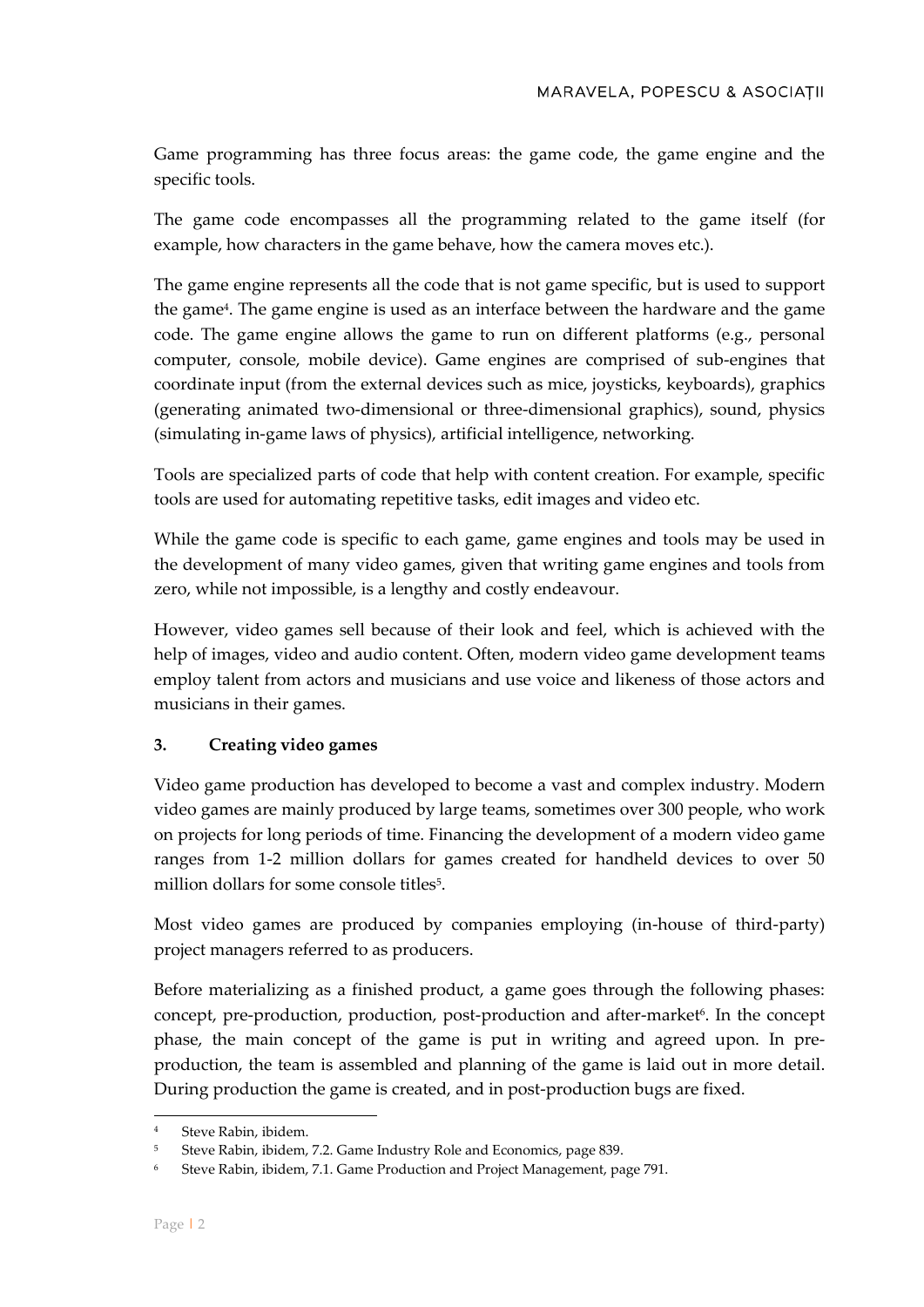Video game creation brings together a plethora of stakeholders, from software engineers, designers and graphic artists to voice actors and models. However, the two most important roles are that of the game developer (the artistic brain behind the game) and the publisher (the commercial side of video game development).

The game developer provides the technical coding of the game, but also the look and feel of the game (for example, how levels are created, how characters behave etc.). Some game developers offer the full range of development services, including coding, motion capture, art, animation, others only some of these.

Publishers take the game to the market, being responsible for everything from managing the game development process to and financing the game to intellectual property, regulatory and consumer protection issues. Often, publishers are holders of intellectual property such as popular literature or movies, who wish to expand into the video game environment.

# **4. The legal nature of video games**

From a legal standpoint, it is easy to determine that video games are protected by intellectual property rights. Not surprisingly, video games encompass not one, but many forms of intellectual property rights, if not all of them together.

For example, the software in the game engine and tools is subject to copyright, and so are the musical compositions, sound recordings, voice recordings, sound effects, images (still or moving), animations, text, etc. The title of the video game, certain logos or catchphrases can be (and usually are) registered as trade marks. Sensitive information, such as customer lists, are subject to trade secrets. And under certain conditions, an innovation brought by a game may be patentable.

However, one of the difficult questions regarding video games regards copyright protection, namely, whether video games may be protected as computer programs or as audiovisual works.

In 2013, the World Intellectual Property Organisation conducted a study<sup>7</sup> on the matter, collecting information from Agrentina, Belgium, Brazil, Canada, China, Denmark, Egypt, France, Germany, India, Israel, Italy, Japan, Kenya, the Republic of Korea, the Russian Federation, Rwanda, Senegal, Singapore, South Africa, Spain, Uruguay, Sweden and the United States of America.

While no country in the study had provided a definitive answer, in countries like Argentina, Canada, China, Israel, Italy, the Russian Federation, Singapore, Spain, Uruguay, video games are predominantly regarded as computer programs. On the other

<sup>7</sup> The Legal Status of Video Games, by Mr. Andy Ramos, Ms. Laura López, Mr. Anxo Rodríguez, Mr. Tim Meng and Mr. Stan Abrams, available at https://www.wipo.int/edocs/pubdocs/en/wipo\_report\_cr\_vg.pdf.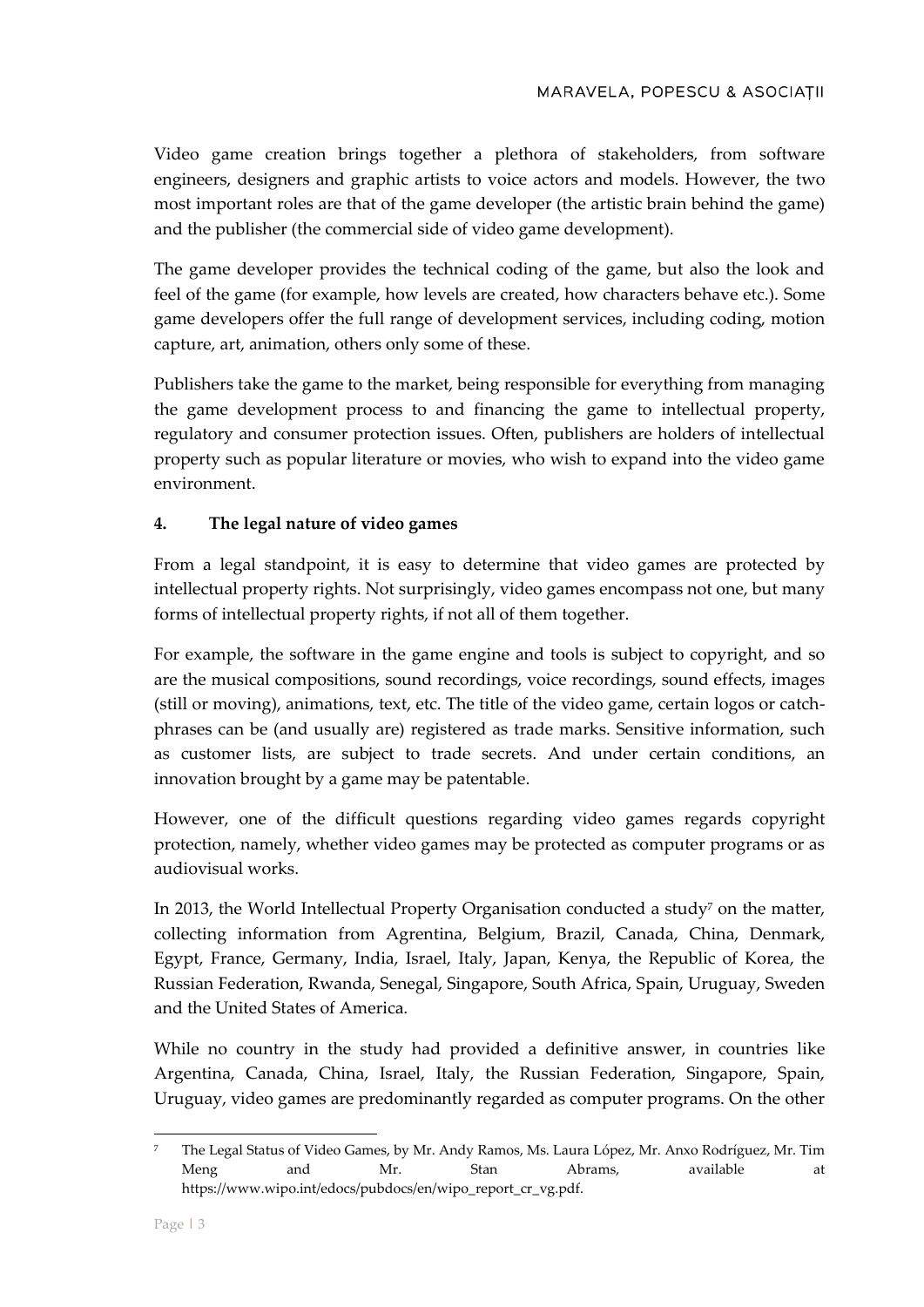hand, in countries like Belgium, Brazil, Denmark, Egypt, France, Germany, India, Japan, South Africa, Sweden and the United States of America seem to favour the approach according to which each element must be protected in accordance to its rightful legal nature. Lastly, countries like Kenya and the Republic of Korea seem to consider video games as audiovisual works, given their visual elements $^{\rm 8}$ .

# **5. Protection of video games in Romania**

The legal nature of video games has not yet been established in Romania. To our knowledge, Romanian courts have yet to form an opinion on the classification of video games as software, audiovisual works or sui generis works.

However, it is certain that video games fall under the ambit of Law no. 8/1996 on copyright and related rights ("Law no. 8/1996").

# **5.1. Protection of computer programs**

Under Law no. 8/1996, computer programs encompass any expression of a program, application program, and operating system, expressed in any language, whether in source or object code, preparatory design materials, and manuals. Ideas, processes, methods of operation, mathematical concepts, and principles that underlie any element of a computer program, including those that underlie its interfaces, are not protected.

Absent contrary provisions in the employment agreement, computer programs created by employees during the course of their employment, while fulfilling their job attributions, or while following instructions from their employer, belong to the employer.

Computer programs are protected for the entire duration of the author's life and for 70 years after their death. To the extent computer programs may be deemed collective works (i.e., works in which the individual contributions of the authors cannot be separated), copyright belongs to the natural or legal person who initiated the creation of the work; the economic copyright duration over such works is 70 years since they were first made known to the public.

From a practical standpoint, Romanian employers will hold the economic copyrights in computer programs. In the case of a company that uses external collaborators, and not employees, care should be taken to have the economic copyright assigned to the company, as the legal provisions regarding ownership of copyright over a collective work may not always apply to the particular computer programs created by the collaborators.

<sup>8</sup> Ibidem, page 11.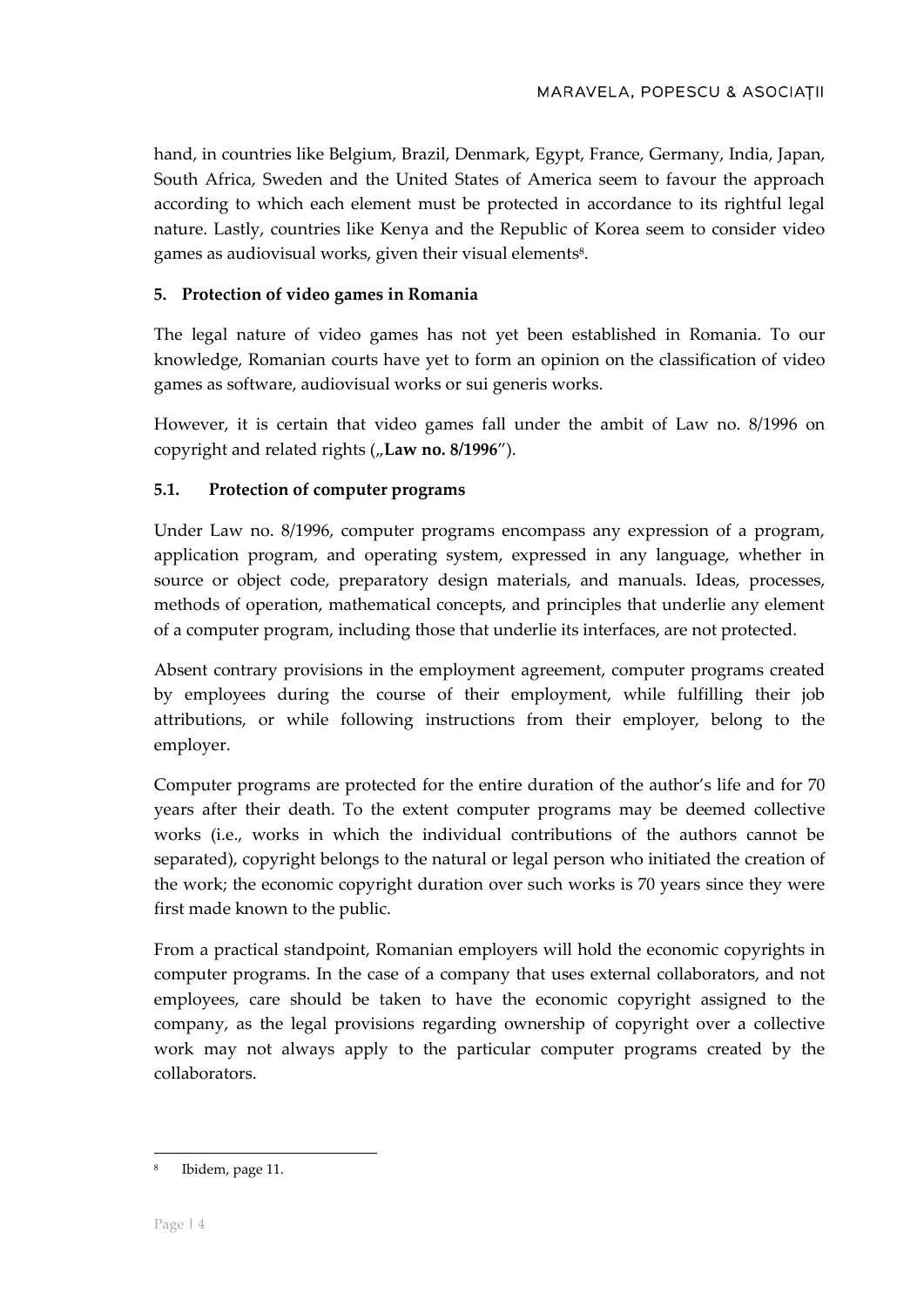# **5.2. Protection of audiovisual works in Romania**

Law no. 8/1996 defines an audiovisual work as a cinematographic work, a work expressed through a process similar to cinematography or any other work consisting of a succession of moving images, accompanied or not by sounds.

The main author of an audiovisual work is the director, who, in a contract with the producer, undertakes to create the work. The producer is the natural or legal person who assumes responsibility for the production of the work, who organizes the production of the work and who provides the necessary technical and financial means.

Law no. 8/1996 recognizes as authors of audiovisual works the director, the author of the adaptation, the author of the script, the author of the dialogue, the author of the original music, and the author of the graphics/animation, when graphics/animation is an important part of the work. Other persons may be included in this limited author list with the consent of the aforementioned authors, to the extent such persons have had a significant contribution to the work.

The economic copyright in the audiovisual work is presumed to belong to the producer, if no other contractual provisions are stipulated in the contract between the main author (i.e., the director) and the producer. In return, the producer is obliged to provide equitable remuneration to the authors. Authors keep their moral rights over the audiovisual works.

In the absence of a clause to the contrary, the performer who participated in the production of an audiovisual work, an audiovisual recording or a sound recording, shall be presumed to assign to the producer, in exchange for a fair remuneration, the exclusive right to use their performance, thus fixed, by reproduction, distribution, import, rental and loan. Moral rights in the performance remain with the performer.

The duration of economic copyright in audiovisual works is not expressly provided by Law no. 8/1996. However, the Law no. 8/1996 deems the recognized authors of the work to have created the work in co-authorship. Therefore, the relevant provisions could be interpreted that copyright duration in the audiovisual work is calculated as for any work created in co-authorship, namely the life of the co-authors plus 70 years after the death of the last surviving co-author.

# **5.3. Perspective on classifying video games under Romanian law**

It is clear that video games are multi-stakeholder works. While programming is absolutely necessary, it is no longer the driver of the experience of the video game consumer. Design, graphics, gameplay, character development, play a much greater role in immersing the player in the world of the video game.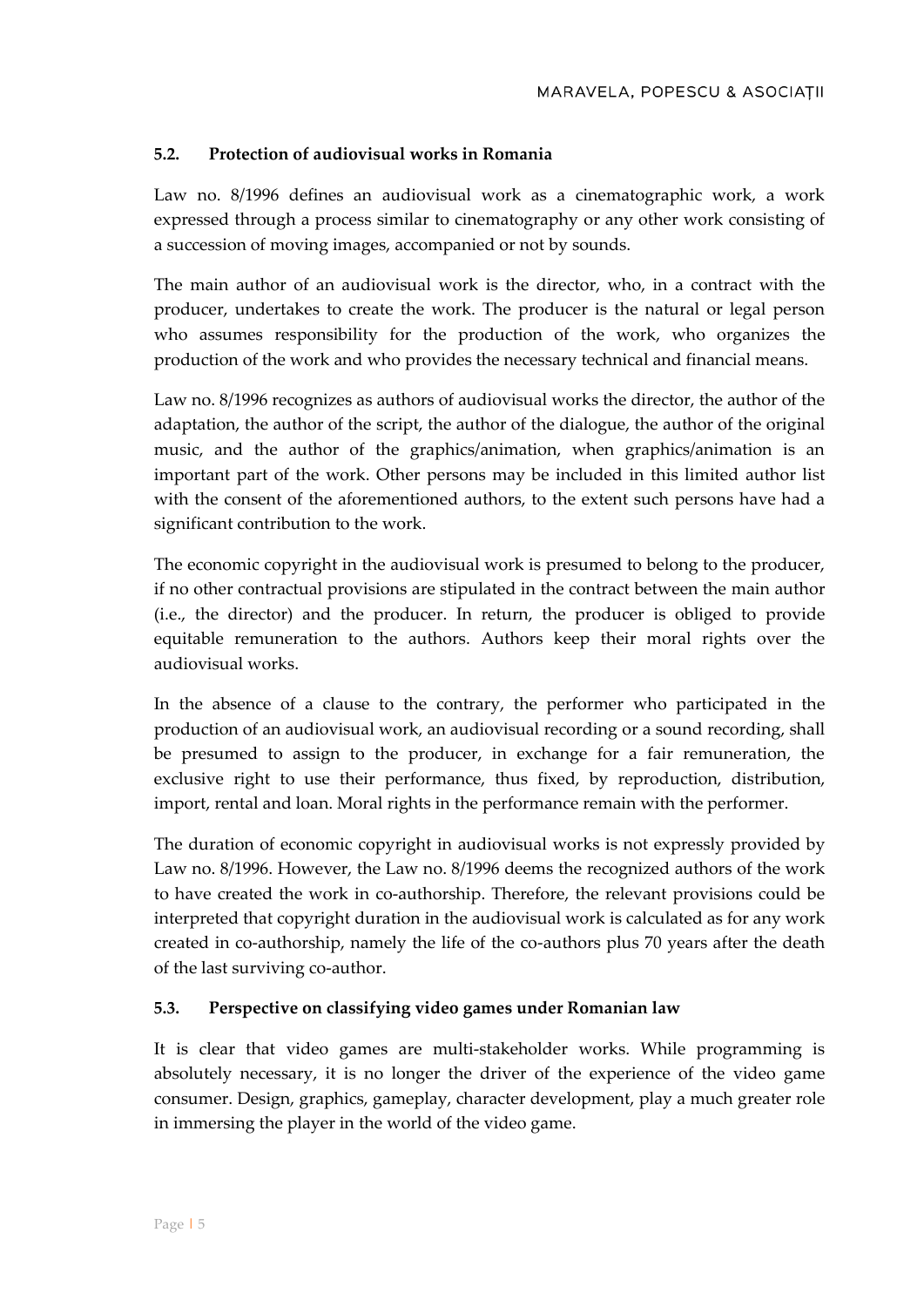Moreover, as previously stated, many modern games use game engines that are already built, not ones created especially for them from scratch. Therefore, the question of whether a video game should be regarded as a mere computer program or rather an audiovisual work is legitimate.

From an authorship perspective, if a video game is classified as a computer program, most likely Romanian law would recognize a larger list of authors than it would were the game deemed an audiovisual work. There would be separate authors for the code, the music, the graphics, the animations, the videos in the video game, as opposed to only some the limited list of authors mentioned in the law for audiovisual works.

A specific issue related to video game authorship would be whether content created by players would grant them any standing in the game's authorship. In principle, any alteration to the game, including those created by players (usually referred to as "mods"), may be deemed derivative works. To the extent they are original, mods may be protected by copyright. However, in order for a derivative work to be lawful, its creation should be authorized by the original copyright holder.

To the extent a video game is deemed a computer program, economic copyright ownership will most likely have to be assessed on a case-by-case basis. It is therefore possible to have several different entities as copyright holders over the code alone, since, as explained above, game developers rarely develop a game engine from nothing. Moreover, copyright would be vested in each stakeholder in the video and audio elements.

It is debateable whether all videogames could be deemed collective works, and therefore copyright to be assigned directly to the publisher. First, the music for a game can clearly be separated from the contributions of other stakeholders. The same can be said about cinematics in a video game, many of them telling a story that can be understood outside the game itself.

In contrast, the solution to copyright ownership is much simpler if the video game is classified as an audiovisual work. In this case, the economic copyright would be presumed to belong to the publisher, in its capacity as the entity organizing and financing the production of the game. From a practical standpoint, in our view classifying video games as audiovisual works would be desirable, since the production of a video game nowadays resembles the making of a cinematographic production, and therefore the same rationales should apply as in the making of a film.

# **6. Conclusions**

In Romania, the issue of how video games should be classified will remain undecided until being discussed in front of the Romanian courts or until specific legislation is enacted.